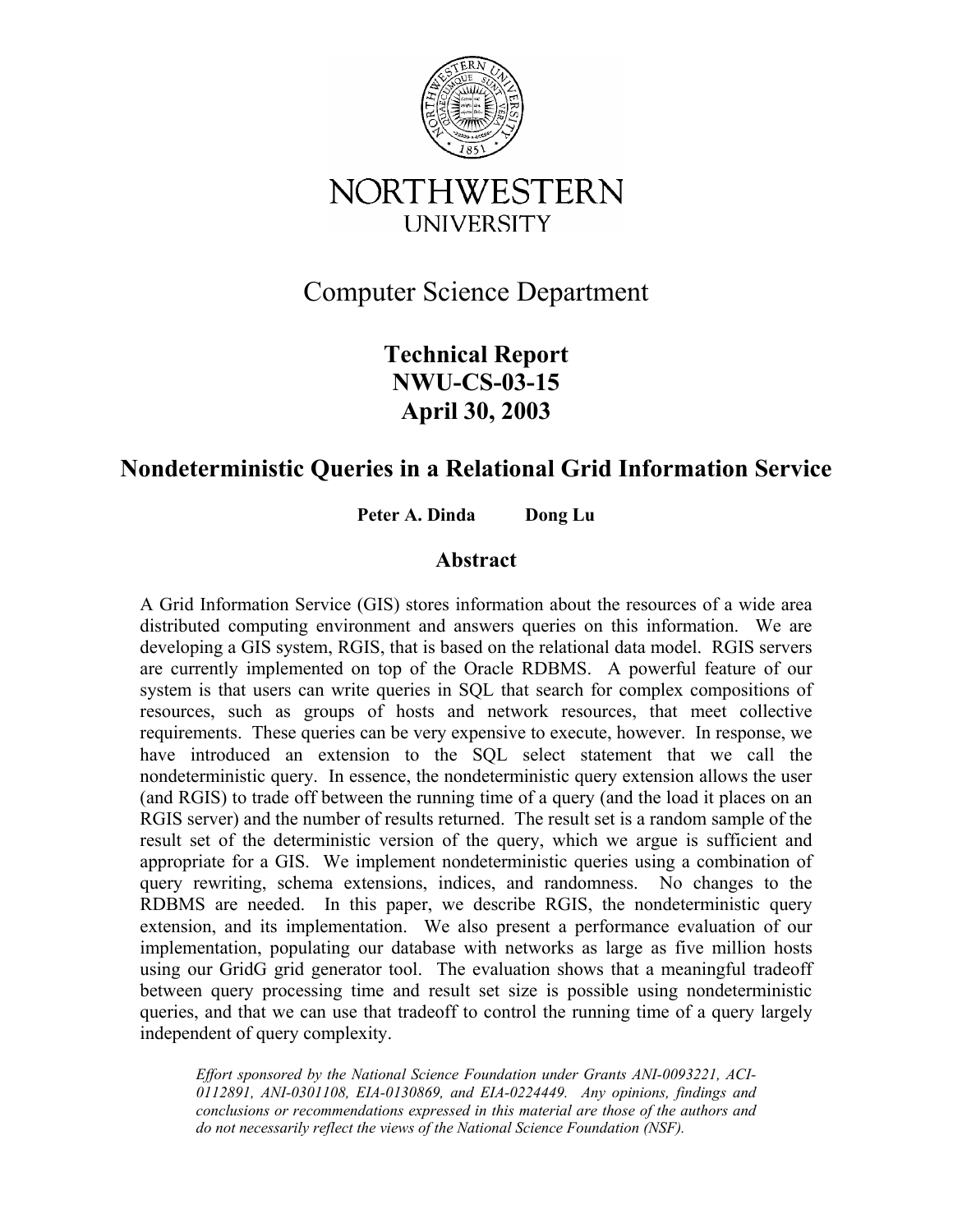**Keywords:** grid computing, grid information services, directory services, databases, random sampling from databases, resource management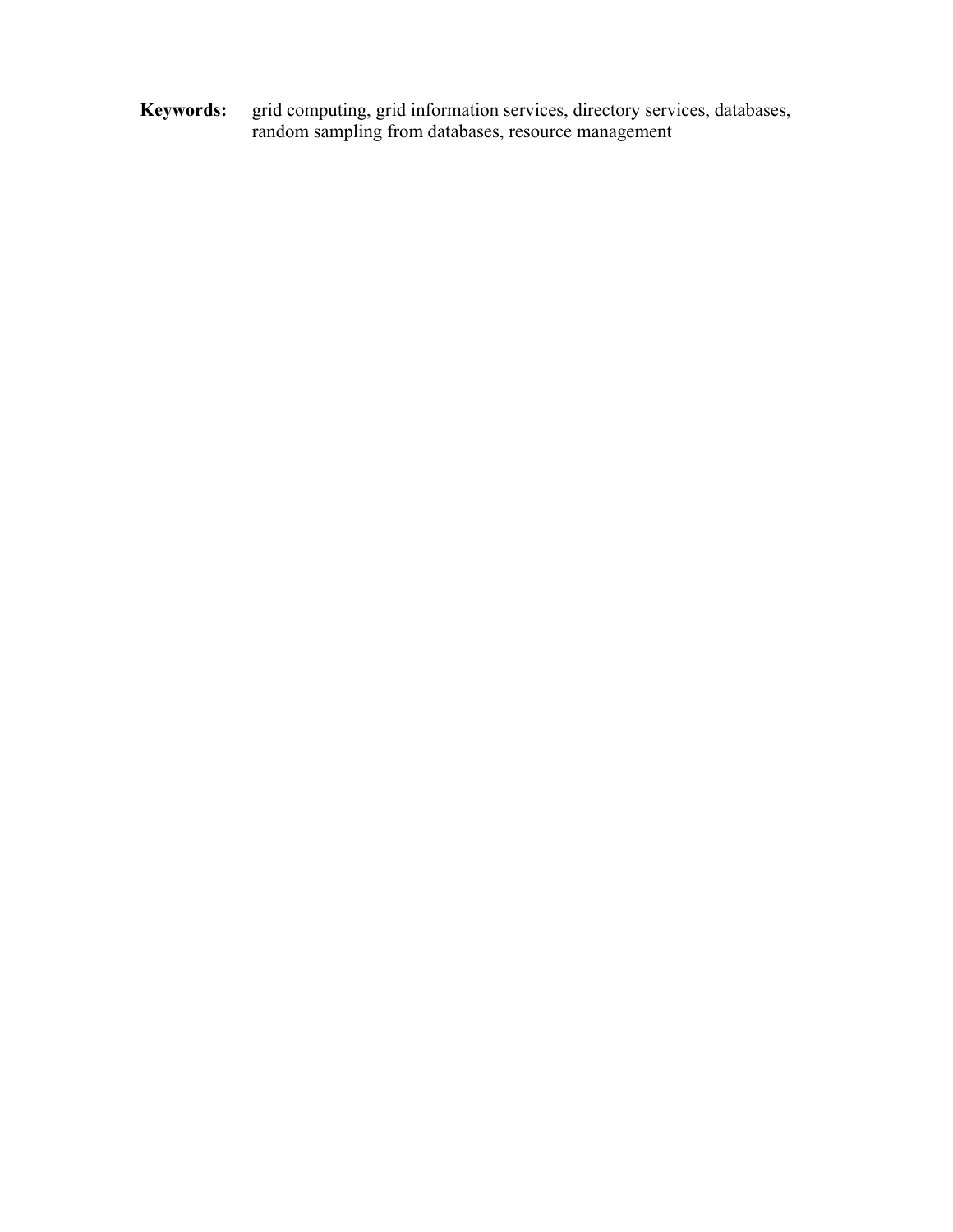## **Nondeterministic Queries in a Relational Grid Information Service**

Peter A. Dinda Dong Lu *{*pdinda,donglu*}*@cs.northwestern.edu Department of Computer Science, Northwestern University

## **Abstract**

*A Grid Information Service (GIS) stores information about the resources of a wide area distributed computing environment and answers queries on this information. We are developing a GIS system, RGIS, that is based on the relational data model. RGIS servers are currently implemented on top of the Oracle RDBMS. A powerful feature of our system is that users can write queries in SQL that search for complex compositions of resources, such as groups of hosts and network resources, that meet collective requirements. These queries can be very expensive to execute, however. In response, we have introduced an extension to the SQL select statement that we call the nondeterministic query. In essence, the nondeterministic query extension allows the user (and RGIS) to trade off between the running time of a query (and the load it places on an RGIS server) and the number of results returned. The result set is a random sample of the result set of the deterministic version of the query, which we argue is sufficient and appropriate for a GIS. We implement nondeterministic queries using a combination of query rewriting, schema extensions, indices, and randomness. No changes to the RDBMS are needed. In this paper, we describe RGIS, the nondeterministic query extension, and its implementation. We also present a performance evaluation of our implementation, populating our database with networks as large as five million hosts using our GridG grid generator tool. The evaluation shows that a meaningful tradeoff between query processing time and result set size is possible using nondeterministic queries, and that we can use that tradeoff to control the running time of a query largely independent of query complexity.*

## **1 Introduction**

As the scale and diversity of the resources, applications, and users involved in Grid computing [11, 14] continues to explode, the amount of information needed to keep track of them grows commensurately. Simultaneously, applications need to pose and answer increasingly powerful queries over this information in order to exploit Grid resources well and satisfy users. Grid Information Service (GIS) systems provide this functionality. The possible models and the design space for GIS systems is large.

Our view of a GIS is that it is a database (in the generic sense of the word) of information about the entities within a wide area distributed high performance computing environment. Examples of Grid entities include organizations, people, computational resources (hosts, clusters), communications resources (switches, routers, topologies), services, benchmarks, software, event channels, sensors, scientific instruments, and others. A GIS consists of a set of objects that represent these entities, relationships between objects, and systems needed to query and update the objects and relationships. Each object has a unique identifier, a timestamp, and a set of attributes. Updates to the database take the form of additions or deletions of objects and of changes to the attributes of existing objects. The GIS makes updates available to queries as soon as possible. It also manages access to the objects, making sure that they are updated and read only by valid users. It may present different views of the objects to different users. A more detailed description of this view of a GIS is available elsewhere [23].

We are developing a GIS system, RGIS, that is based on the relational data model. Specifically, RGIS servers are implemented on top of the Oracle RDBMS and use SQL as their query language. Currently, RGIS focuses on modeling the hardware and software resources of a distributed computing environment. While most computational grids today are relatively small, we intend RGIS to scale to very large grids, and possibly even to the scale of the Internet. An indepth description of the merits of a relational approach to GIS systems is available elsewhere [6].

A powerful feature of RGIS is that users can write queries in SQL that search for complex compositions of resources, such as groups of hosts and network resources, that meet collective requirements. These queries can be very expensive to execute, however. In response, we have introduced an extension to the SQL select statement that we call

Effort sponsored by the National Science Foundation under Grants ANI-0093221, ACI-0112891, ANI-0301108, EIA-0130869, and EIA-0224449. Any opinions, findings and conclusions or recommendations expressed in this material are those of the author and do not necessarily reflect the views of the National Science Foundation (NSF).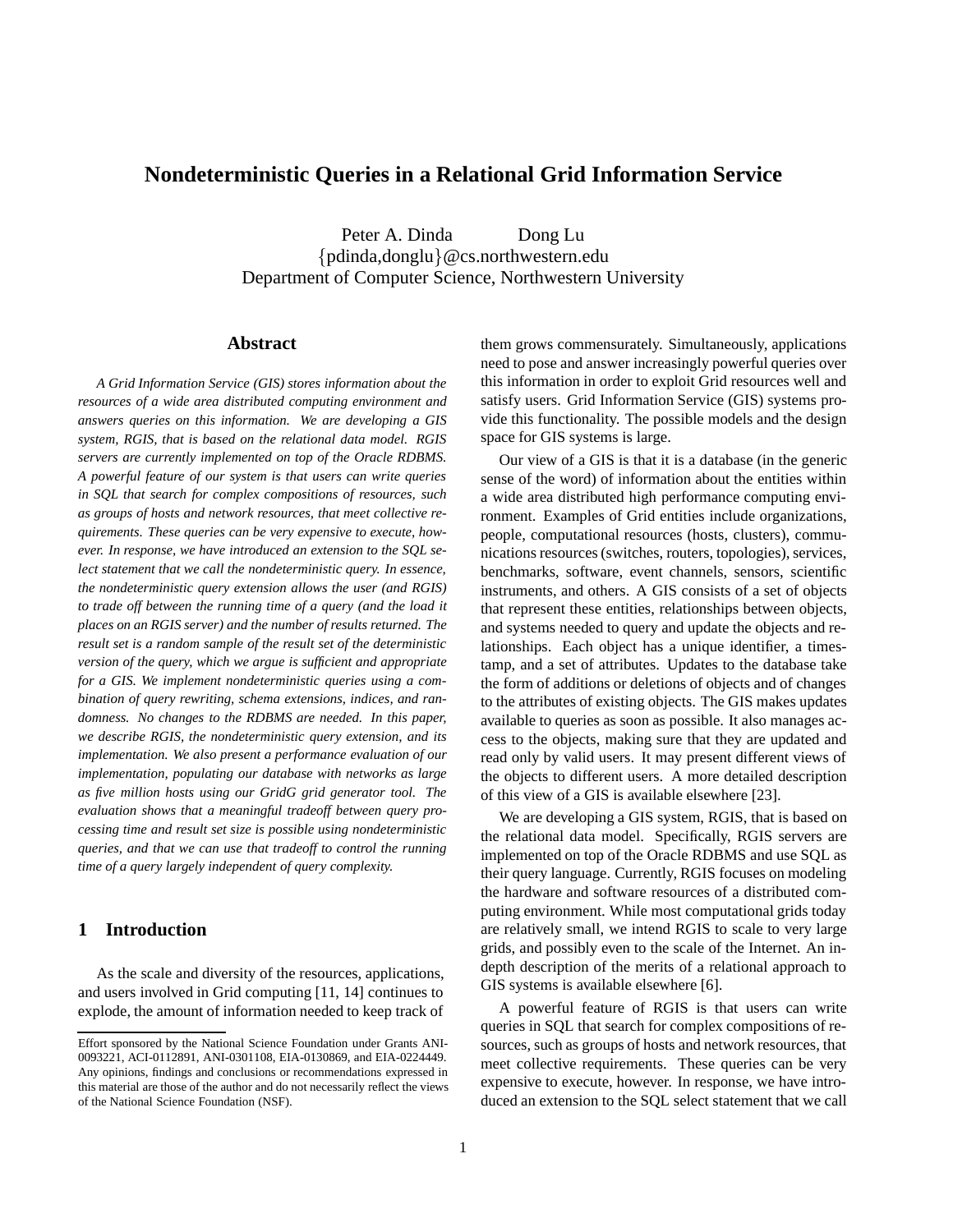the nondeterministic query. In essence, the nondeterministic query extension allows the user (and RGIS) to trade off between the running time of a query (and the load it places on an RGIS server) and the number of results returned. The result set is a random sample of the result set of the deterministic version of the query, which we argue is sufficient and appropriate for a GIS. We implement nondeterministic queries using a combination of query rewriting, schema extensions, indices, and randomness. No changes to the RDBMS are needed.

In this paper, we describe RGIS, the nondeterministic query extension, and its implementation. We also present a performance evaluation of our implementation, populating our database with networks as large as five million hosts using our GridG [20] grid generator tool. The evaluation shows that a meaningful tradeoff between query processing time and result set size is possible using nondeterministic queries, and that we can use that tradeoff to keep query running time largely independent of query complexity. These results suggest that we can deliver powerful relational queries to users.

### **2 Related work**

The data model, query language, and implementation of GISes and similar services that store the information about networked resources has been evolving for some time.

Today, many sites that provide externally accessible computing resources make a desciption of those machines available as web pages. Web search engines are often used to find appropriate resources. This has been aided significantly by the advent of highly discriminating search algorithms for arbitrary documents, such as PageRank [3]. By providing highly structured data, most GIS systems aim to provide more sophisticated queries.

Within the networking community, SLP [34] has been proposed as a standard for discovering services. The DNS name service [2] is universally used. DNS maps a hierarchical name (a path) to a blob of information and is typically used to resolve hostnames to IP addresses. Protocols for constructing and querying hierarchical distributed databases such as X.500 [16] and LDAP [15] can be viewed as extensions to this idea, although hierarchical databases predate DNS. Each node on an LDAP tree can have multiple typed attributes associated with it. An LDAP query is a traversal of a subtree that returns nodes whose attributes satisfy the query constraints. Each subtree can be serviced by a different LDAP server, making it straightforward to partition responsibilty and security over multiple sites. In contrast to these approaches, RGIS builds on a relational data model instead of a hierarchical data model.

Within the distributed systems community, service location and naming services are basic needs. DCE [30], CORBA [21], and Java's Jini Framework [35] include these services. In DCE and CORBA, the service and the query consists of a type specification for a procedure or object (the interface) and the result is matching instances. Jini uses a more general tuple of attribute-value pairs as the service descriptor, and a tuple of attribute constraints as the query. One strand of recent research [1, 33, 17, 31] has focused on timelines of updates and on how services can push updates to users. Another strand has focused on distributing data throughout the network and then routing queries to likely nodes where matching data may reside using distributed hash tables [28, 26]. In contrast to these systems, RGIS attempts to provide compositional queries (joins) where collections of objects are needed to satisfy the query.

The Grid computing community has seen an explosion of work on GIS systems. The most relevant systems are Globus MDS2 [5], the Condor Matchmaker [24], and R-GMA [10]. MDS2 is based on LDAP and defines a schema (the attribute types) that can be associated with nodes in the tree. In contrast, RGIS uses a relational data model.

In the Condor Matchmaker, *both* resources and queries are collections of attributes and constraints. This enables bilateral matchmaking, where both the resource owner and the querier can constrain which results are returned on a query. Bilateral matching is a very fast process. Condor Matchmaker was later extended to support gang-matching, meaning that a query can be written that requires more than one resource to be satisfied [25]. Gang-matching is implemented using prioritized search with backtracking, which is more expensive than the search for bilateral matchmaking. Recently, Liu and Foster have proposed a matchmaking scheme and developed a system, Redline, in which the language for constraints enables the definition of constraint satisfaction problems (CSPs) [18]. CSPs are NP-Hard and are solved using the heuristic techniques implemented in an underlying CSP solver.

R-GMA [10] is close to our work in that it also proposes a relational data model for GIS systems. RGIS differs from R-GMA in two ways that are relevant to this paper. First, R-GMA focuses currently on dynamic properties of resources (e.g., load), while RGIS focuses currently on relatively static properties (e.g., memory). Both systems are evolving to unify static and dynamic information, however. Our second difference is RGIS's support for nondeterminstic queries, as described here.

Interestingly, by enabling what we call compositional queries, the Condor Matchmaker with gang-matching, Redline, R-GMA, and RGIS run into the same problem: the exploding cost of query execution. Each system deals with this problem in different, heuristic manner. This paper describes and evaluates RGIS's approach to this problem, which is random sampling. While there has has been considerable work in how to build random sampling directly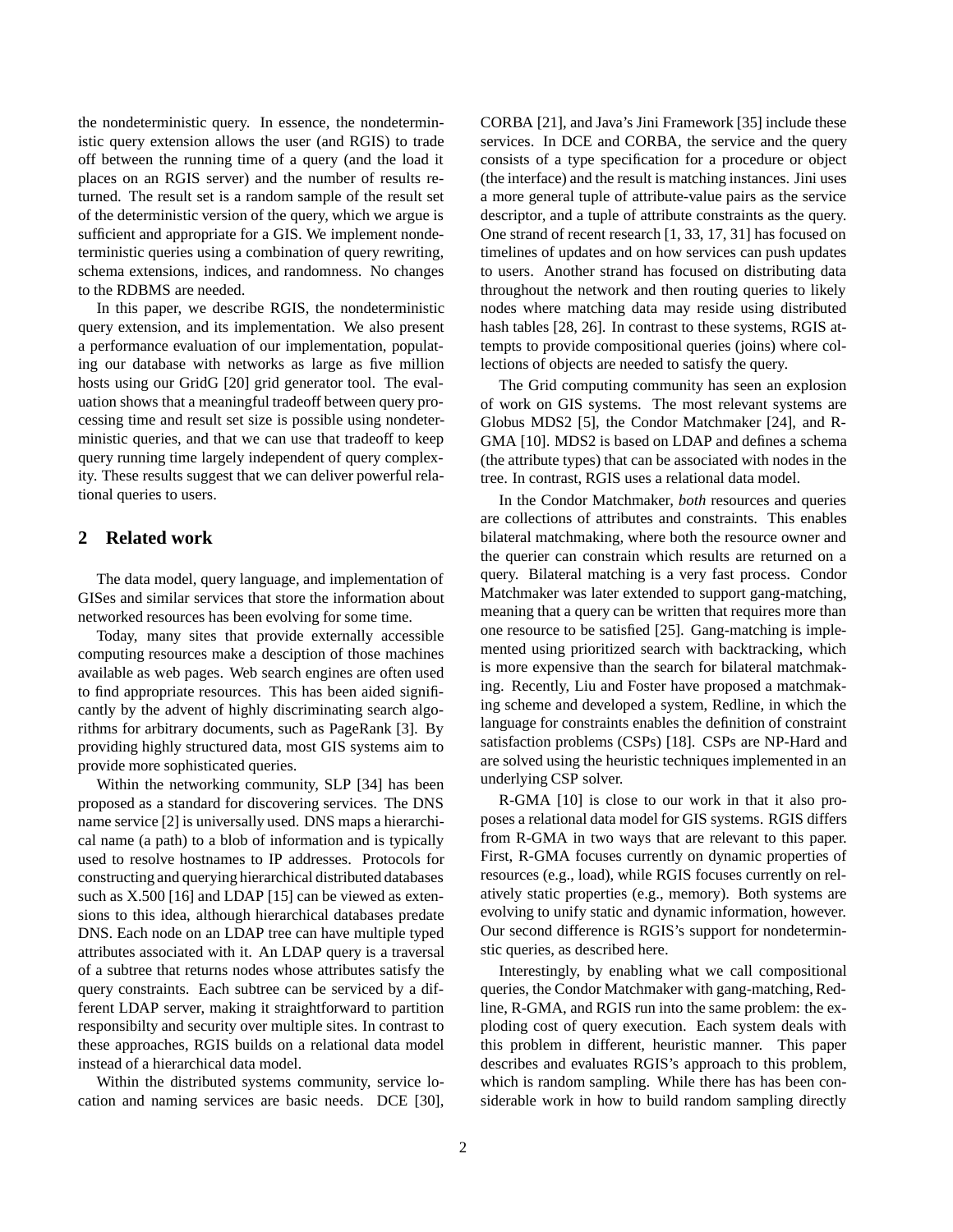

**Figure 1. RGIS Structure.**

into database systems (Olken's dissertation [22] is a good introduction to this), reducing cardinality of results [4], and incremental queries [29], current database systems do not support these features. RGIS builds its random sampling on top of unmodified ordinary database systems using query rewriting, schema extensions, indices, and randomness.

Efforts to define the broad structure of the computational grids [13] and standardize the specifics of interaction among components [12] suggest that there are roles for multiple kinds of GIS systems, and that different systems can and will interoperate.

### **3 Design of the RGIS system**

Figure 1 illustrates the structure of the RGIS system, focusing on a single RGIS server. We expect that each site within a computational grid will run one such server, although multiple servers per site can also be supported. The goal of the RGIS server for a site is to provide a view of the computational grid appropriate to that site's users. A site's RGIS server is responsible for all queries issued by users on the site.

An RGIS server is built around an RDBMS system. At the present time, we use Oracle 9i Enterprise Edition, but our system could also be based on other RDBMS systems such as DB2, MS SQL Server, Postgres, and MySQL. A early implementation of our work used MySQL. Like most serious database systems, Oracle provides a single front-end interface to multiple back-end implementations. In particular, this provides platform independence (Oracle runs on many operating systems and platforms) and intra-site scalability (Oracle has a variety of implementations, including a Parallel Server product that scales over clusters).

RGIS includes a type system to identify a wide range of

components including hosts, routers, switches and hubs at layers 2 and 1, links at layers 3 through 1, paths at layer 3, benchmarks, operating systems, operating system vendors and versions, switches, switch vendors, software modules, running software, and communication endpoints. The idea of modeling networks at layer 2 and below, which can be quite useful in mapping applications, is inspired by the Remos system's bridge discovery collector [19]. Typed objects are inserted into the database by updating one or more tables. An object is also identified in a special table by a unique insertion identifier, a timestamp (NTP is assumed), and ancillary information to support our specialized needs, such as nondeterministic queries, and to link virtual resources with physical resources [9]. Every other table that is updated includes this insertion id, hence making it easy to find all elements of an object, no matter what tables it spans.

The RGIS schema includes the sequences, tables, constraints, triggers, and indices that represent our grid modeling efforts. Given transactional updates, the constraints and triggers are designed to keep the database in a consistent state. We use Oracle's access control mechanisms to assure that insertions, updates, and deletions occur only via stored procedures that force transactions. For every type of object, there is an associated PL/SQL package (essentially, a class) that provides this functionality. Each package also includes non-transactional versions of the operations which very privileged users can use to batch multiple updates together into a single transaction. The code to implement each package is generated automatically using templates written in Perl.

Layered on top of the RDBMS front-end is a query manager/rewriter, and an update manager. Together, these two provide the core application interface to an RGIS server. This interface is exported via a web interface (Figure 2), a Perl module, and a C API. An important responsibility of the two managers is to map from an external notion of user to a database-local notion of user.

The update manager aggregates updates (insertions of new objects, deletions of existing objects, and changes to the properties of existing objects) coming from local sources and remote sources and batches them into transactions for the RDBMS. In this role, it can prioritize updates and also control the rate of updates and the update latencies going into the database.

RGIS servers do not talk directly with each other, but indirectly via a content delivery network (CDN), which is used solely to propagate updates to friendly RGIS servers. There is no implicit notion of trust among RGIS servers. If a site is interested in receiving updates from a remote RGIS server, it must arrange with the remote administrator to create a key pair. Each update to the local RGIS serer is then encrypted in a manner similar to PGP multiple des-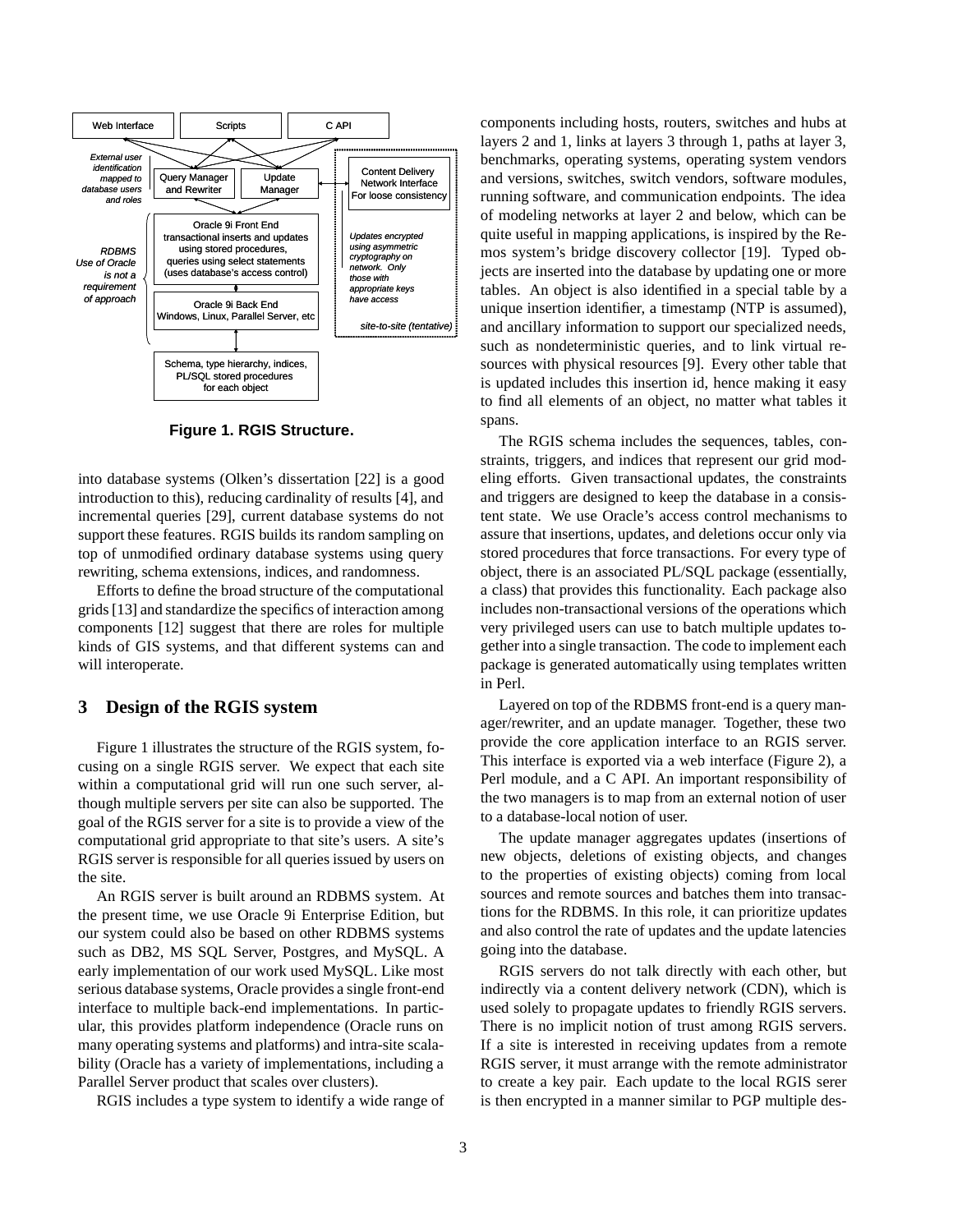

**Figure 2. RGIS web interface.**

tination messages, making it readable only to those RGIS servers that hold one of the perhaps many keys used in the encryption process. The CDN is used to send the update to the group of all those holding keys, using, for example, application-layer multicast for efficiency. If a higher level of trust between the two RGIS servers exists, finer grain information control is also possible: the update can contain a list of user keys, one of which must be matched before an RGIS server will use the update to answer a query. An RGIS server combines local updates and remote updates to create a view of the computational grid that corresponds to that which its users have access.

In the limit, each RGIS server could contain data about all resources on a wide area network, although we expect this will rarely happen. Although this is clearly asymptotically unscalable, it is not unreasonable for computational grids of likely size. Consider a computational grid of one billion hosts and routers (about five times the current size of the Internet). With two kilobytes of information per host, about 2 TB of data storage would be necessary in the RGIS server. This requires less than \$10,000 of disk storage using a modern direct-attach RAID box, making it clearly within the realm of possibility. Furthermore, the \$/MB of disk ca-



**Figure 3. Insert, update, and delete rates.**

pacity is shrinking much faster than the Internet is growing. Update rates can be an issue, but three things ameliorate this. First, we can achieve quite high update rates on offthe-shelf RDBMS systems such as Oracle. Figure 3 shows the rates for insertions, updates, and deletions in RGIS with different size databases running on our hardware (See Section 5 for details about the hardware and software configuration). Here an insert means adding a host to the database, which involves a transactional modification of a sequence and three tables, an update means modifying the memory attribute of a host already in the database, which is a transactional modification of two tables, and delete means to remove a host from the database, transactionally modifying three tables. Second, bandwidth into a site grows with the update rate, since the update rate grows with the number of hosts and routers. Third, RDBMS systems such as Oracle and DB2 can scale over clustered servers to support very high update rates. In effect, we can leverage the existing TPC-C online transaction processing benchmark competition [32] to address the updates.

A site sends queries only to its RGIS server. This ties the resources a site is willing to commit to its RGIS server to the number and kind of queries it wants to make. This is vital because the nature of many RGIS queries is similar to decision support queries (TPC-H [32]) in relational database systems. Such queries can be very expensive to execute and so are unlikely to be welcome on foreign RGIS servers.

The goal of the query manager/rewriter is to shape the query workload so that it can be effectively executed by the RDBMS, by which we mean that the load on the RDBMS is kept below one and individual queries finish quickly. Queries take the form of select statements written in a slightly extended form of SQL. The query manager/rewriter translates queries into the underlying SQL dialect, *modifying the query semantics to balance between the needs of the query and the needs of the system*. In essence, the query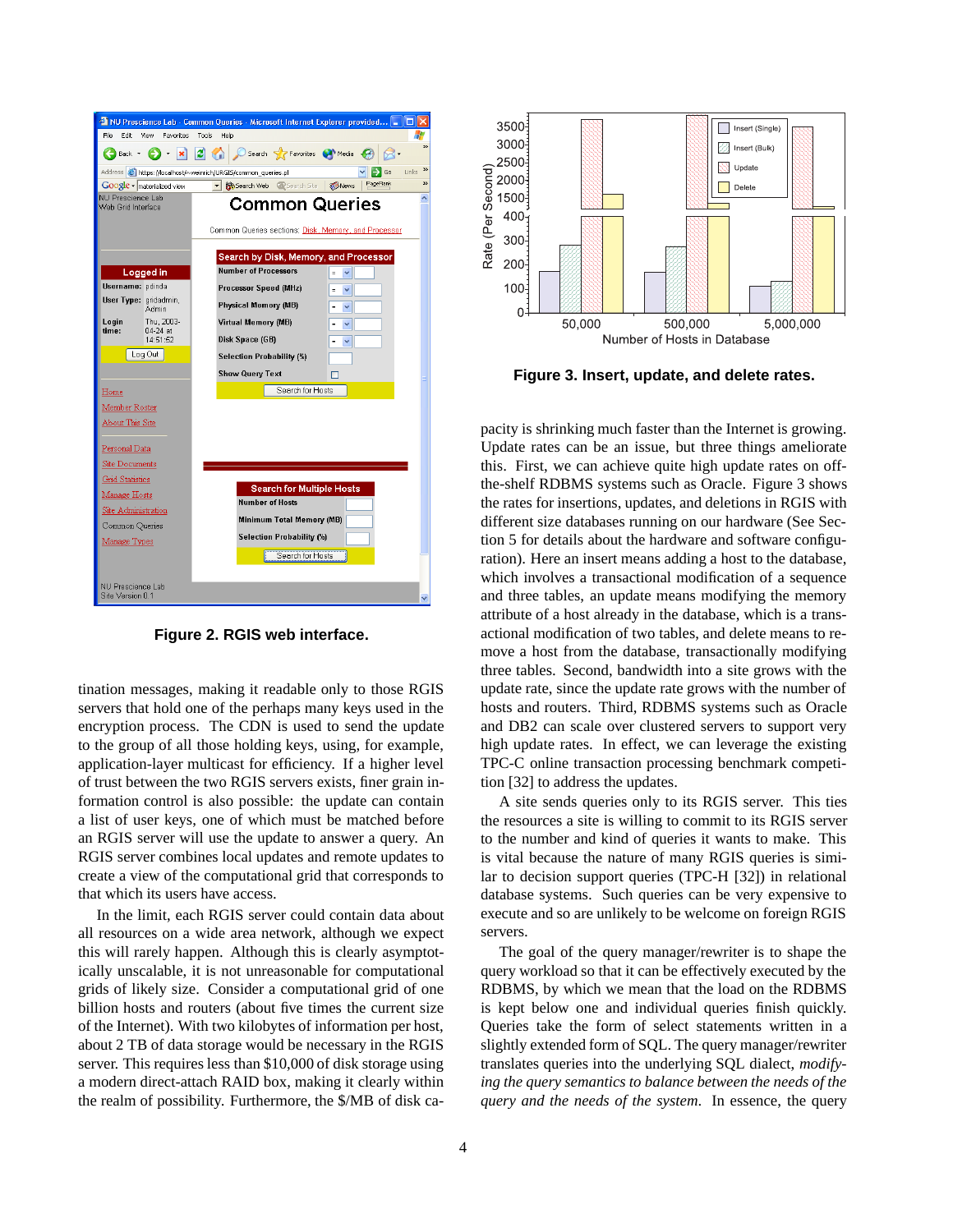"Find 2 hosts with Linux that together have 3 GB of RAM"

select h1.insertid, h2.insertid from hosts h1, hosts h2 where h1.os='LINUX' and h2.os='LINUX' and h1.mem\_mb+h2.mem\_mb>=3072

#### **Figure 4. An RGIS Query.**

manager/rewriter can trade off between the result set size for a query and the resources the query requires to execute. The adaptation mechanism it uses is the selection probability for inputs of the query. The next section describes this idea in detail.

#### **4 Nondeterministic queries**

Parallel and distributed applications are not interested in individual resources per se, but rather in compositions of them. For example, suppose a data parallel program has been compiled to run on four processors. At startup, it will want to ask questions such as "find me a set of four unique hosts which in total have between 0.5 and 1 GB of memory and which are connected by network paths that can provide at least 2 MB/s of bandwidth with no more than 100 milliseconds of latency." Such questions can be readily posed to RGIS using the SQL language. Indeed, SQL lets the application or user combine multiple resources in arbitrary ways. Figure 4 shows a simple RGIS query that is searching for all pairs of hosts that both run the Linux operating system and together have at least 3 GB of RAM. For clarity in this example query, we omit the constraint that the two machines be distinct. In our evaluation, where in part we use similar queries, we introduce this constraint.

Because the query is declarative, there is significant room for the query optimizer in the RDBMS to make the query efficient. It also means that the query is independent of the underlying RDBMS implementation that is being used. The same query may run today on a basic Windows implementation of Oracle, while tomorrow it may be run by a parallel implementation of Oracle on a cluster or SMP. The query is also independent of the indices created by the database or by the database administrator. Hence, if this form of query becomes common, the administrator can create indices to speed it up. Finally, if queries are written in ANSI standard SQL, the underlying RDBMS can be changed without changing the query. Common queries can also be provided as materialized (i.e., precomputed) views on the database.

Unfortunately, queries such as the one in Figure 4 can be

very expensive to execute, especially as the number of joins (number of hosts in the query in this example) grows. In the worst case, the query cost can grow exponentially with the number of joins. Not only must individual queries not take long periods of time to execute, an RGIS server must also be able to handle the query workload of a whole site. If we supported such queries directly, we would very soon begin disappointing users and overloading the RGIS server.

#### **Deficiencies of limited deterministic queries**

One approach to reducing the work involved in answering a query is to limit the size of the result set that is returned (using "rownum $\langle N'' \rangle$  as part of the where clause in Oracle, or MySQL's "limit" clause, for example). The query would then only run until the specified number or rows was returned. We'll refer to this as a limited deterministic query. It is intuitive why a limited deterministic query would be reasonable from an application's perspective. The application making the query of Figure 4 is not interested in *all* pairs of hosts that meet its requirements. It is merely trying to find *some* pairs that do.

Limiting result set size has two serious problems, however. First, the computational time for the query is not directly proportional to the result set size—it depends on the data distribution in the input tables. Continuing the example, the rarer that pairs of hosts that meet the requirements are, the longer a limited query will run. In the worst case, the RDBMS may have to scan the cross product of the hosts table to the very end to find a single match, making this query as expensive as one without limits. The other problem with the limited deterministic query is that the query returns exactly the same results each time it is run. Suppose there are 10 pairs of hosts that are appropriate, but the query is limited to one pair. Different applications making the same query would end up choosing the same pair, leading to contention. In general, limited deterministic queries can lead to certain resources suffering contention hotspots merely due to where they happen to be placed in the database.

#### **Implementing nondeterministic queries**

RGIS limits query running time (and load) and avoids contention through the use of nondeterministic queries. The left-hand side of Figure 5 shows a nondeterministic, timebounded version of the earlier query. The additions to the query are shown in italics. A nondeterministic query returns a random subset of the full set of query results. The computational cost of the query is controlled by the *selection probability*, which is derived from the time limit of the "within" clause and the current load on the RGIS server. The selection probability is the probability that a row of an input table will be included in the join. Intuitively, as the load increases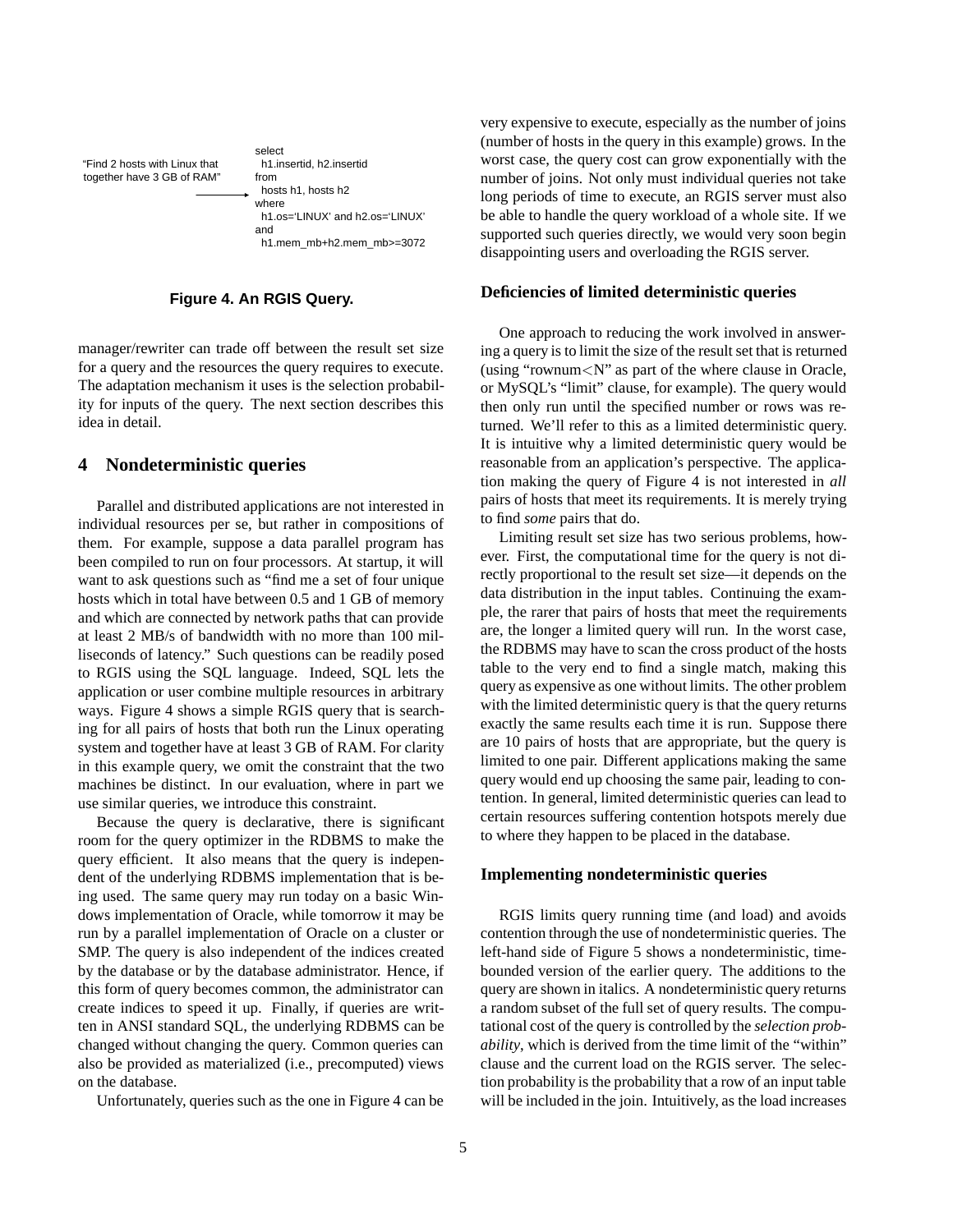

**Figure 5. An RGIS nondeterministic query and its implementation.**

or the time limit shrinks, the selection probability shrinks. As the selection probability shrinks, so does the amount of work needed to perform the query and the expected number of rows returned by it. Each time the query is run, the rows returned are different while the computational cost of getting them stays roughly the same.

We implement nondeterministic queries using a combination of query rewriting, schema extensions, indices, and randomness. No changes to the RDBMS are needed. When a nondeterministic query is posed to the query manager/rewriter, it determines a selection probability,  $p$ , for the query. Associated with each object inserted into the database, at insert time, is a random number, ranging from  $R_{min}$  to  $R_{max}$ , for a range,  $R = R_{max} - R_{min}$ . We translate the p into a subrange,  $r = pR$ . Next, for each input table  $T_i$  in the query, we add a where clause that constrains rows in that table to have associated random numbers in the range  $[s_i, s_i + r)$ , where  $s_i$  is chosen from a uniform random distribution over  $[R_{min}, R_{max}]$  at query translation time.

In addition to the random numbers associated with each object in the database, the database also includes indices on these random numbers and on their associations with other attributes. These indices help to make the random sampling fast. In the next section, we will evaluate the effectiveness of nondeterministic queries for limiting query time and load.

#### **Common queries**

One issue with relational queries is that their power comes with significant complexity. Indeed, in industry, the development of relational queries and their optimization is



**Figure 6. GridG Architecture.**

often allotted to a specialist. To address this, we are developing a set of "common queries", which are essentially perl scripts that generate queries for what we believe will be common forms of questions. However, it is possible that the role of a "grid query developer" may also need to exist.

### **5 Evaluating nondeterministic queries**

Our evaluation of nondeterministic queries examines how the query run time and the result set size depends on the database size, the selection probability, and the complexity of the query. We use two different queries. The first looks for groups of hosts that together have a given amount of memory. The second looks for two hosts of the same operating system that are directly connected.

Unless otherwise noted, our experimental infrastructure is based on Oracle 9i Enterprise Edition running on Red Hat Linux 7.1 on a dedicated Dell PowerEdge 4400 server. The server has two 1 GHz Xeon processors, 2 GB of main memory, and a PERC3DI RAID controller producing about 240 GB of RAID 5 storage over eight 36 GB U3 SCSI disks.

#### **GridG: realistic synthetic grids**

To evaluate queries, we must first populate our database. We did this using GridG [20], our tool kit for generating realistic computing grids. GridG generates a Grid as an annotated topology network graph in which hosts, routers and other network devices are represented as nodes. The topology has a hierarchical structure and also conforms to the power laws of Internet topology [8]. Annotations include memory, clock speed, cpu type, number of CPUs, operating system type, link bandwidths, router bandwidths, etc. Figure 6 illustrates the architecture of GridG.

In the following, we will separately describe the GridG parameters used in evaluating each form of query. In general, we populated our database using power law distributions found for routers in the Internet [8] and the memory distribution found in Smith, et al's study of MDS server contents [27].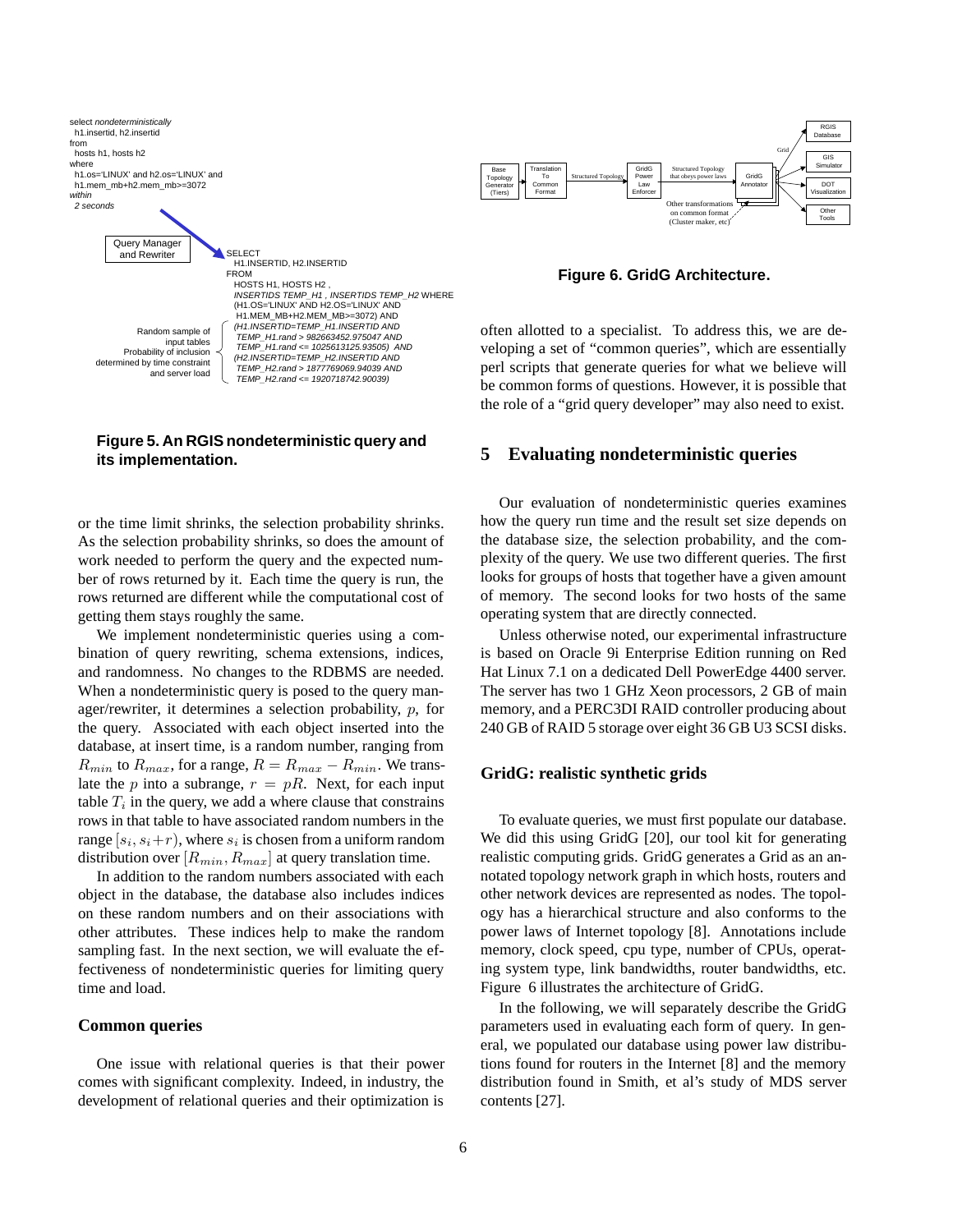```
select nondeterministically
 h1.distip, h2.distip, h3.distip, h4.distip 
from 
 hosts h1, hosts h2, hosts h3, hosts h4 
where 
h1.mem_mb+h2.mem_mb
  +h3.mem_mb+h4.mem_mb>3072 and
h1.insertid<>h2.insertid and 
h1.insertid<>h3.insertid and 
h1.insertid<>h4.insertid and 
h2.insertid<>h3.insertid and
h2.insertid<>h4.insertid and 
h3.insertid<>h4.insertid
within 
1 seconds;
```
**Figure 7. Sample query to find 4 hosts with minimum memory over 3GB.**



**Figure 8. MDS memory size distribution.**

## **"Find n hosts with at least 3 GB of memory"**

This query is a generalization of our running example from Section 4, but parameterized to find  $n$  different hosts. A four host example is shown in Figure 7. What is returned are the distinguished IP addresses of the hosts. Note that while such queries can become quite complex as the number of hosts grows, they can generally be automatically generated very easily.

To evaluate the performance of queries like this, we needed to populate the database with large numbers of hosts whose memory sizes were distributed in meaningful ways. To do this, we studied (anonymized) data dumps from the MDS servers running on several large grids, and data provided by the BOINC project at Berkeley. The largest dataset was one collected by Smith, et al [27]. Smith's dataset contains fewer than a thousand hosts. We extracted memory sizes from Smith dataset and then configured GridG to generate hosts with the same memory size distribution. Figure 8 shows the memory size distribution.

Using the memory size distribution, we generated grids of 50,000, 500,000, and 5,000,000 hosts with GridG. For each grid, we evaluated 2, 4, 8, and 16 host versions (using 2, 4, 8, and 16-way joins) of the query, varying selection probabilities. We ran each query five times, measuring the query running time and the number of rows returned by the query. We report the mean, minimum, and maximum of the five runs. Figure 9 shows all the performance data.

In addition to the nondetermistic queries, we also evaluated the performance of deterministic and limited deterministic versions of the simplest query (2 way join) on the smallest number of hosts (50K) , data that occupies the first two rows of Figure 9. Notice that the purely deterministic query, which will eventually return all possible results, requires over an hour of running time. The limited deterministic query, which returns the first result, or the first 10 results, finished very quickly (0.13 s), but always returns the same results. The nondeterministic version of the same query executes more slowly, taking about twice as long even with a very low selection probability. However, following the discussion of Section 4, we now get a different set of results each time we run the query, and the query will do a fixed amount of work each time it is run. It is slower because there are two additional equijoins with the insertids table, as can be seen in Figure 5. This overhead is the cost for implementing random sampling above the database. A database engine that supported random sampling would not pay this penalty.

To better illustrate our results for nondeterministic queries, we show two slices through the table. We use the 500,000 host grid. Figure 10 shows the average number of results and the average query time for the two host version of the query as a function of the selection probability. The left hand scale corresponds to the query time, while the right hand scale shows the number of results. Note that all scales are logarithmic. These results show that it is possible to meaningfully trade off between query processing time and result set size. We can vary the query time and the result set size over several orders of magnitude by modulating the selection probability.

Figure 11 shows a second slice through our data. Once again, we have used the 500,000 host grid and show the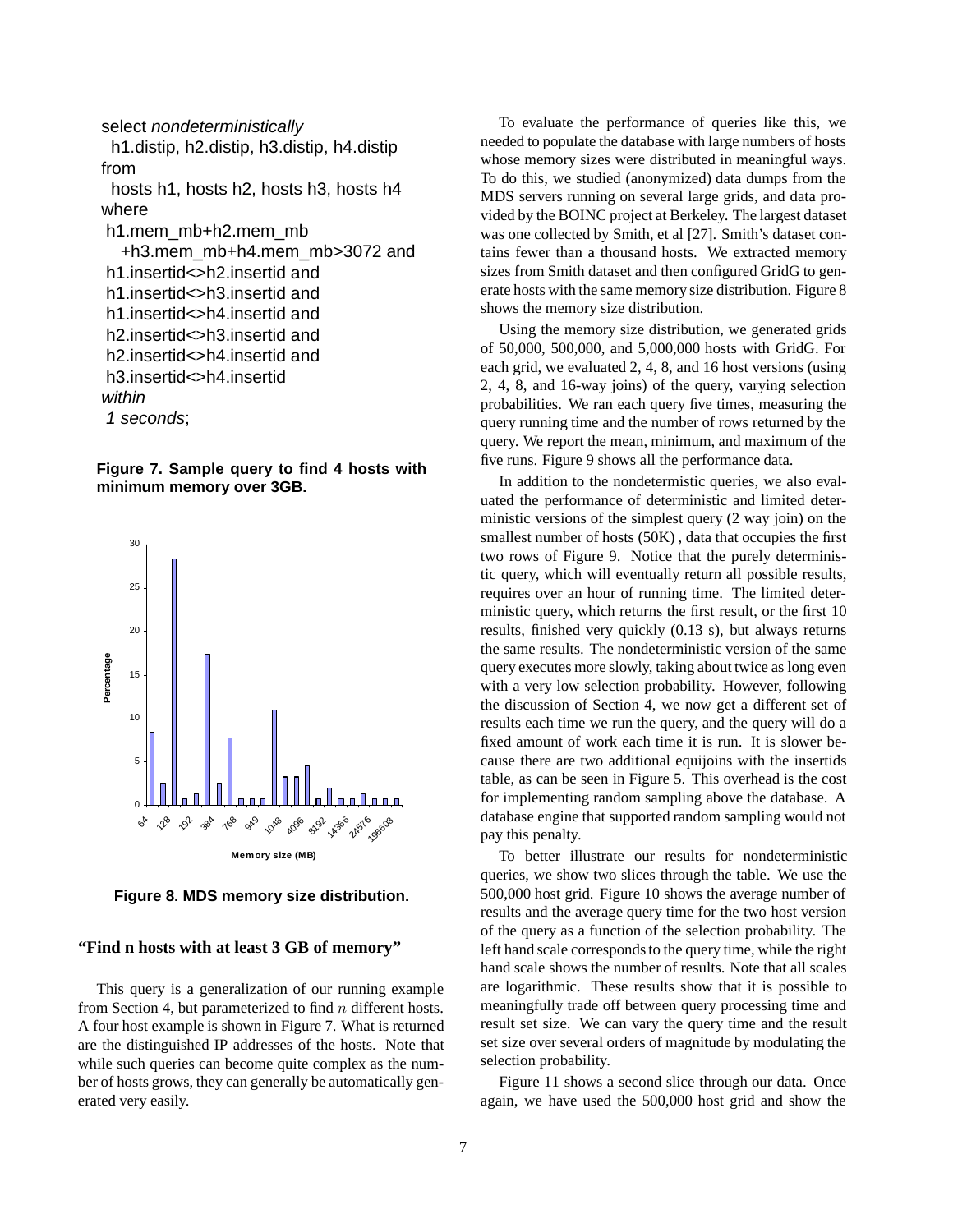|                 |                 |                              | Number of rows selected |                |                          | Query Time (seconds) |                |            |
|-----------------|-----------------|------------------------------|-------------------------|----------------|--------------------------|----------------------|----------------|------------|
| Number of Hosts | Number of joins | <b>Selection Probability</b> |                         | Min            | Max                      | Average              | Min            | Max        |
| 50K             | 2 way           | deterministic                |                         |                | $\overline{\phantom{a}}$ | $> 1$ hour           | $>1$ hour      | $> 1$ hour |
| 50K             | 2 way           | limited deterministic        | 1,10                    | 1,10           | 1,10                     | 0.13                 | $\overline{a}$ |            |
|                 |                 | 1 or 10 rows                 |                         |                |                          |                      |                |            |
| 50K             | 0.001<br>2 way  |                              | 562                     | 261            | 933                      | 0.42                 | 0.376          | 0.463      |
|                 |                 | 0.01                         | 55729                   | 50093          | 66803                    | 17.8                 | 17.3           | 18.7       |
|                 | 4 way           | 0.0001                       | 527                     | 111            | 1343                     | 0.35                 | 0.3            | 0.45       |
| 8 way           |                 | 0.0005                       | 131791                  | 69357          | 181139                   | 26.3                 | 12.1           | 34.2       |
|                 |                 | 0.00005                      | 1156                    | $\mathbf{0}$   | 3103                     | 0.72                 | 0.53           | 0.99       |
|                 |                 | 0.0001                       | 178853                  | 1920           | 597911                   | 29.3                 | 0.83           | 102        |
|                 | 16 way          | 0.00001                      | $\mathbf{0}$            | $\mathbf{0}$   | $\overline{0}$           | 6.67                 | 6.64           | 6.7        |
|                 |                 | 0.00005                      | 298598                  | $\mathbf{0}$   | 1492992                  | 81.3                 | 6.64           | 380        |
| 500K            | 2 way           | 0.0001                       | 566                     | 299            | 802                      | 0.81                 | 0.53           | 0.94       |
|                 |                 | 0.0005                       | 13048                   | 10620          | 16168                    | 5.34                 | 4.42           | 6.73       |
|                 |                 | 0.001                        | 57524                   | 13048          | 62340                    | 18.3                 | 16.3           | 19.43      |
|                 |                 | 0.002                        | 216382                  | 210290         | 220030                   | 73.0                 | 70.0           | 76.0       |
|                 | 4 way           | 0.00001                      | 541                     | $\mathbf{0}$   | 1293                     | 0.36                 | 0.26           | 0.48       |
|                 |                 | 0.00005                      | 143226                  | 62853          | 219366                   | 26                   | 18.2           | 32.9       |
|                 | 8 way           | 0.000005                     | 1231                    | $\overline{0}$ | 6848                     | 0.69                 | 0.53           | 1.3        |
|                 |                 | 0.00001                      | 54127                   | 9368           | 130971                   | 9.1                  | 2.2            | 19.9       |
| 16 way          |                 | 0.000001                     | $\overline{0}$          | $\mathbf{0}$   | $\overline{0}$           | 6.65                 | 6.63           | 6.7        |
|                 |                 | 0.000005                     | 804533                  | $\overline{0}$ | 3930540                  | 115.6                | 6.63           | 523.6      |
| 5000K           | 2 way           | 0.00001                      | 507                     | 380            | 635                      | 1.1                  | 0.96           | 1.13       |
|                 |                 | 0.0001                       | 60315                   | 52707          | 70613                    | 22.4                 | 20.9           | 23.9       |
|                 | 4 way           | 0.000001                     | 235                     | 20             | 624                      | 0.55                 | 0.46           | 0.65       |
|                 |                 | 0.000005                     | 189920                  | 109533         | 322668                   | 23.2                 | 17.5           | 35.4       |
|                 | 8 way           | 0.0000005                    | 551                     | 138            | 1296                     | 0.77                 | 0.71           | $0.87\,$   |
|                 |                 | 0.000001                     | 272704                  | 110614         | 674554                   | 28.9                 | 13.9           | 68.2       |
|                 | 16 way          | 0.0000001                    | $\boldsymbol{0}$        | $\mathbf{0}$   | $\overline{0}$           | 6.7                  | 6.69           | 6.71       |
|                 |                 | 0.0000005                    | 121473                  | $\theta$       | 330884                   | 31                   | 6.7            | 78.1       |

## **Figure 9. Performance of nondeterministic queries with different sizes of grid, different numbers of hosts, and different selection probabilities.**

average query time and result set size, but here we vary the complexity of query (the number of hosts asked for) and choose selection probabilities to try to keep the query time as constant as possible. The point here is that it is possible to use the selection probability to control the query time largely independent of query complexity.

## **Grid topology-related query**

Because RGIS also stores information about the network topology of a grid, we can include topology in our queries. For example, we can find the shortest paths between a pair of hosts, or all pairs shortest paths, or a group of hosts that are tightly connected. For example, "find n hosts with the same operating system and with a total memory of b bytes, all attached to the same router" would find tightly coupled groups of machines that could be used as clusters.

Figure 12 illustrates a very simple such query which tries

to find all pairs of hosts that are directly attached (at layer 3). The machines must have the same operating system and must have a total memory of at least 1 GB.

To evaluate such a query, we must first have a network topology. GridG network topologies are configured using eight parameters. Six determine the hierarchical structure of the generated Grid (these are passed to the underlying Tiers generator [7]) and the remaining two determine the parameters of outdegree power law of Internet topology (our extension). The eight parameters are:

- *•* α : constant in outdegree law
- *O* : outdegree exponent
- NW : maximum number of WANs (currently only 1 supported)
- *•* NM : maximum number of MANs per WAN
- *•* NL : maximum number of LANs per MAN
- *•* SW : maximum number of nodes per WAN
- *•* SM : maximum number of nodes per MAN
- *•* SL : maximum number of nodes per LAN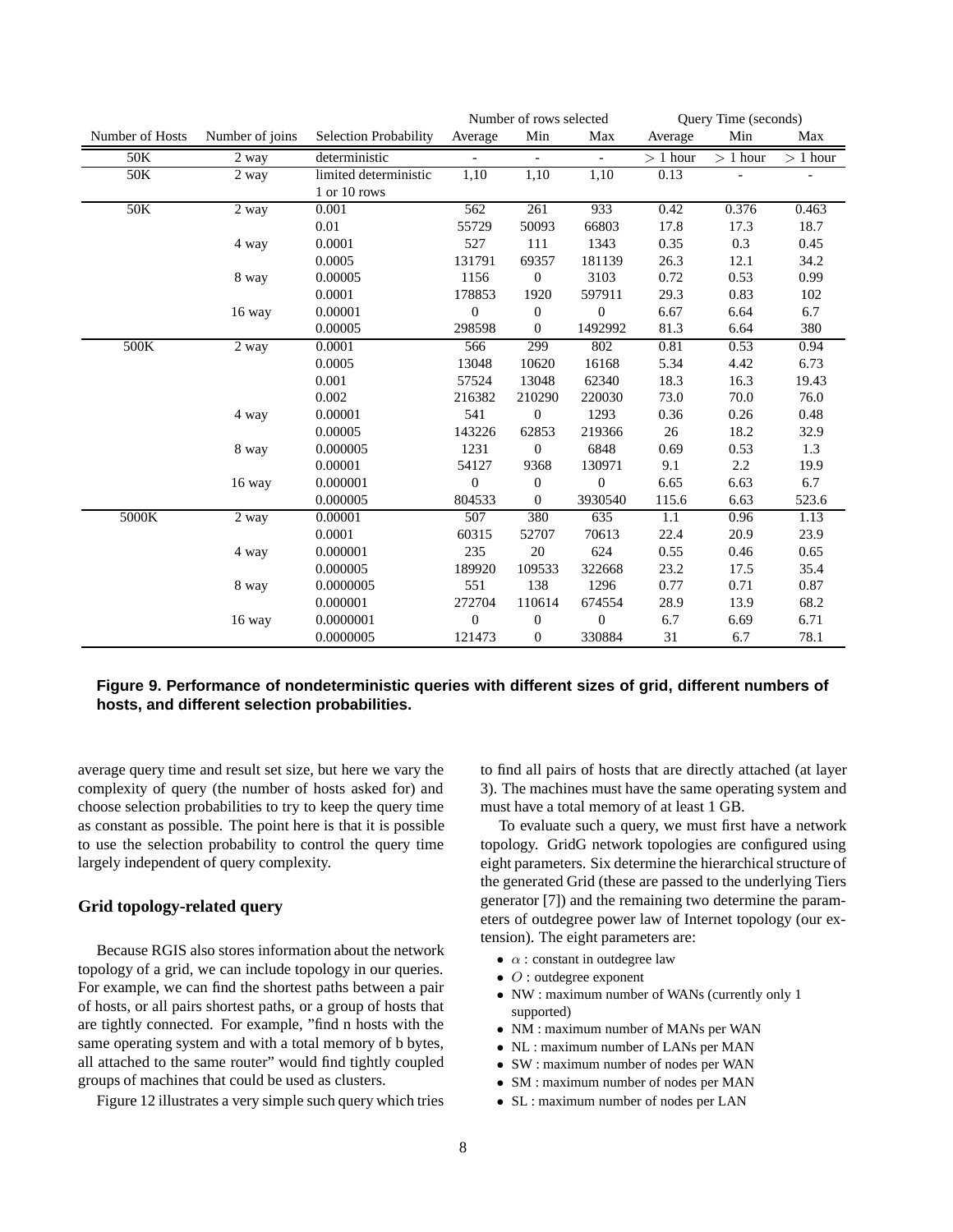

**Figure 10. Query time and number of selected rows versus selection probability.**



**Figure 11. Query time and number of selected rows versus number of hosts.**

Figure 13 shows the parameters that were used to generate the topologies used for this section. The hierarchy parameters are based on requirements for total number of hosts. The values of  $\alpha$  and O in the table are from a measured router-level Internet topology discussed by Faloutsos, et al [8].

Figure 14 shows the average query time versus selection probability for different size grids, namely, with 10,000, 50,000 and 100,000 hosts. Figure 15 shows the average result set size for the same parameters. For this range of

select *nondeterministically* h1.distip, h2.distip from hosts h1, hosts h2, iplinks links where h1.mem\_mb+h2.mem\_mb>1024 and h1.os=h2.os and h1.insertid<>h2.insertid and ((h1.distip=links.src and h2.distip=links.dest) or (h1.distip=links.dest and h2.distip=links.src)) *within 1 seconds*;

#### **Figure 12. Sample query to find pairs of directly connected hosts.**

| Hosts $\alpha$ O NW NM NL SW SM SL |  |  |  |  |
|------------------------------------|--|--|--|--|
| 10K 8.915 -2.49 1 20 10 10 10 50   |  |  |  |  |
| 50K 8.915 -2.49 1 100 10 10 10 50  |  |  |  |  |
| 100K 8.915 -2.49 1 100 20 10 10 50 |  |  |  |  |

### **Figure 13. Parameters passed to GridG in Topology related query datasets.**

selection probabilities, query time increases approximately linearly with selection probability, while the result set size increases slightly faster.

These figures provide more evidence that it is possible to use selection probability to trade off between result set size and query time for queries about grids with typical topological and memory size distributions.

## **6 Time-bounded queries**

The evaluation of the previous section showed that selection probability can be used to trade off between the running time of a query and the number of results returned, and that the result set would vary from query to query. However, as described in Section 4, nondeterministic queries in RGIS are also time-bounded. RGIS implements these deadlines using three techniques, although this part of the system continues to evolve.

The first technique is *hard-limiting*. The query manager/rewriter starts the query as a child process or thread. The child is then allowed to run until the deadline is exceeded. If it completes before that time, it returns the result set to the parent which returns them to the caller. If it runs out of time, it is killed and no result set is returned. Hard-limiting can be used in conjunction with the other techniques.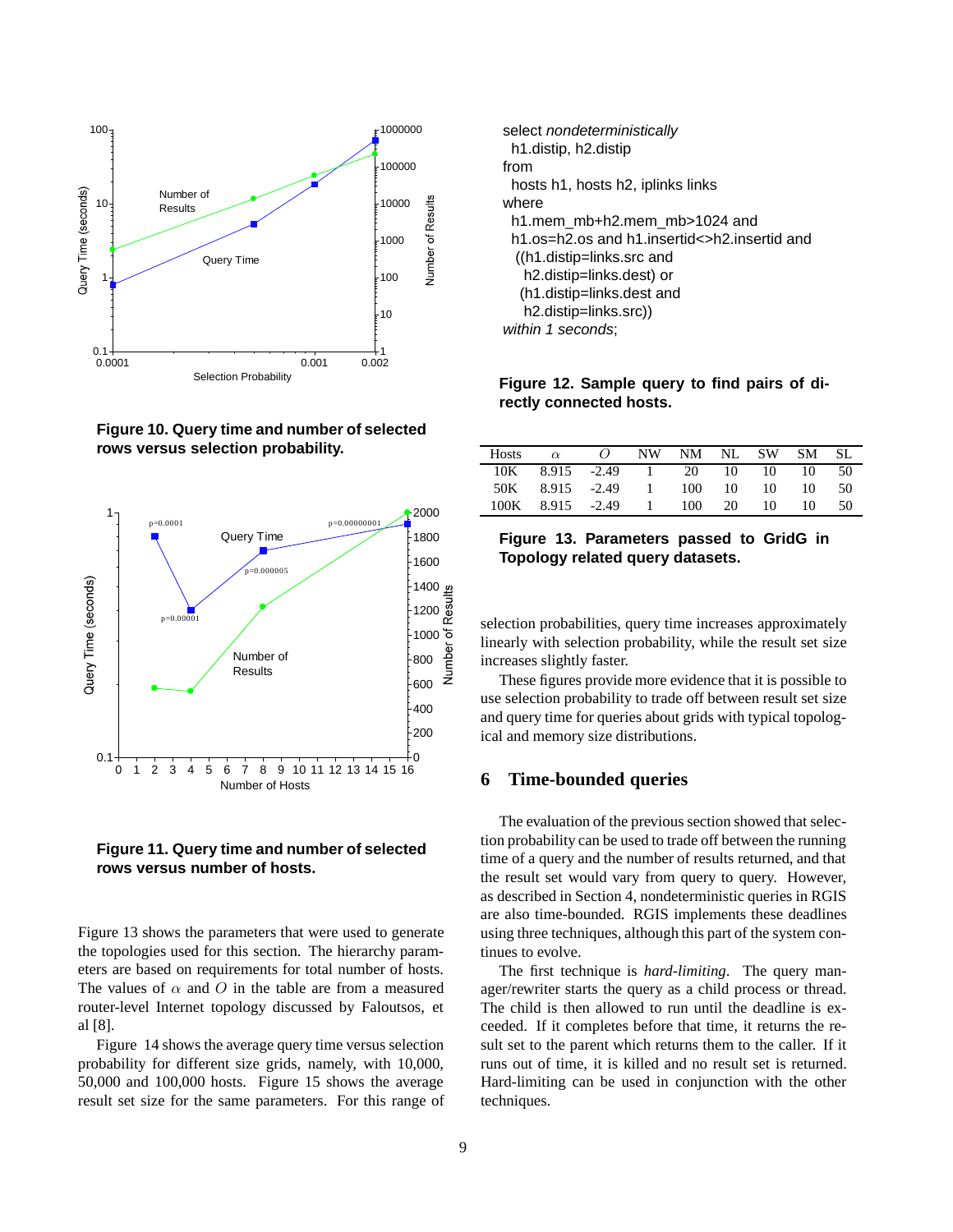

**Figure 14. Query running time versus selection probability.**



**Figure 15. Number of selected rows versus selection probability.**

The second technique is *climbing*. Here, we initially run the query with a very small selection probability. If no results are returned, the probability is doubled and the query is run again. This happens iteratively until either the deadline is exceeded or a non-null result set is available. Notice that because climbing always issues another query if there is time left, it may overshoot the deadline.

The third technique is *estimation*. Estimation is similar to climbing except that we predict the next query time from the previous query times and then only issue the next query if there is sufficient time remaining. Hence, it is far less likely to overshoot the deadline. Predicting query time in general is a complicated problem that could involve hardware configuration modeling, scheduler modeling, model-



**Figure 16. Prediction accuracy in estimation.**

ing of the database engine, and query analysis. Surprisingly, predicting query time from previous instances of a nondeterministic query run with lower selection probabilities appears to be easier to solve.

We studied several functions (linear, power, polynomial, exponential) for mapping from selection probability to running time. Degree two polynomials worked best for the queries described in the previous section. In our implementation, we monitor each query's time and selection probability. After the first query, we estimate the second query time to be the same as the first. After the first two queries, we do a degree one Lagrange interpolation to estimate the third query time. For the fourth and further queries, we estimate the next query time by applying a degree two Lagrange interpolation polynomial to the previous three query times. Hence, after the first query, we have some model that maps from selection probability to query time. We then use that model to predict if we still have enough time to do next query. If we don't, we terminate. Figure 16 shows this process for the two host query described in the next paragraph, comparing the predicted and actual iterative query times. Because no time limit is supplied, the query runs until the selection probability approaches one. This prediction algorithm works very well for the two and four host queries and other similar joins, but has difficulties with larger joins.

Figure 17 illustrates the performance of these different techniques for a sample query. The query looks for two hosts with a combined total of 600 GB of main memory in a 50,000 host database. Such a combination is very rare, but possible, hence the running time would be quite high for a deterministic version of the query. The only difference between (a), (b), and (c) is the deadline, 1.2, 1.5, and 60 seconds, respectively. Each query is run five times. The Figure illustrates the average, minimum, and maximum running time. Clearly, it is possible to keep the running time close to the deadline using the three techiques. This is also the case for queries that are allowed to run longer, and for queries involving a larger number of hosts. Surprisingly,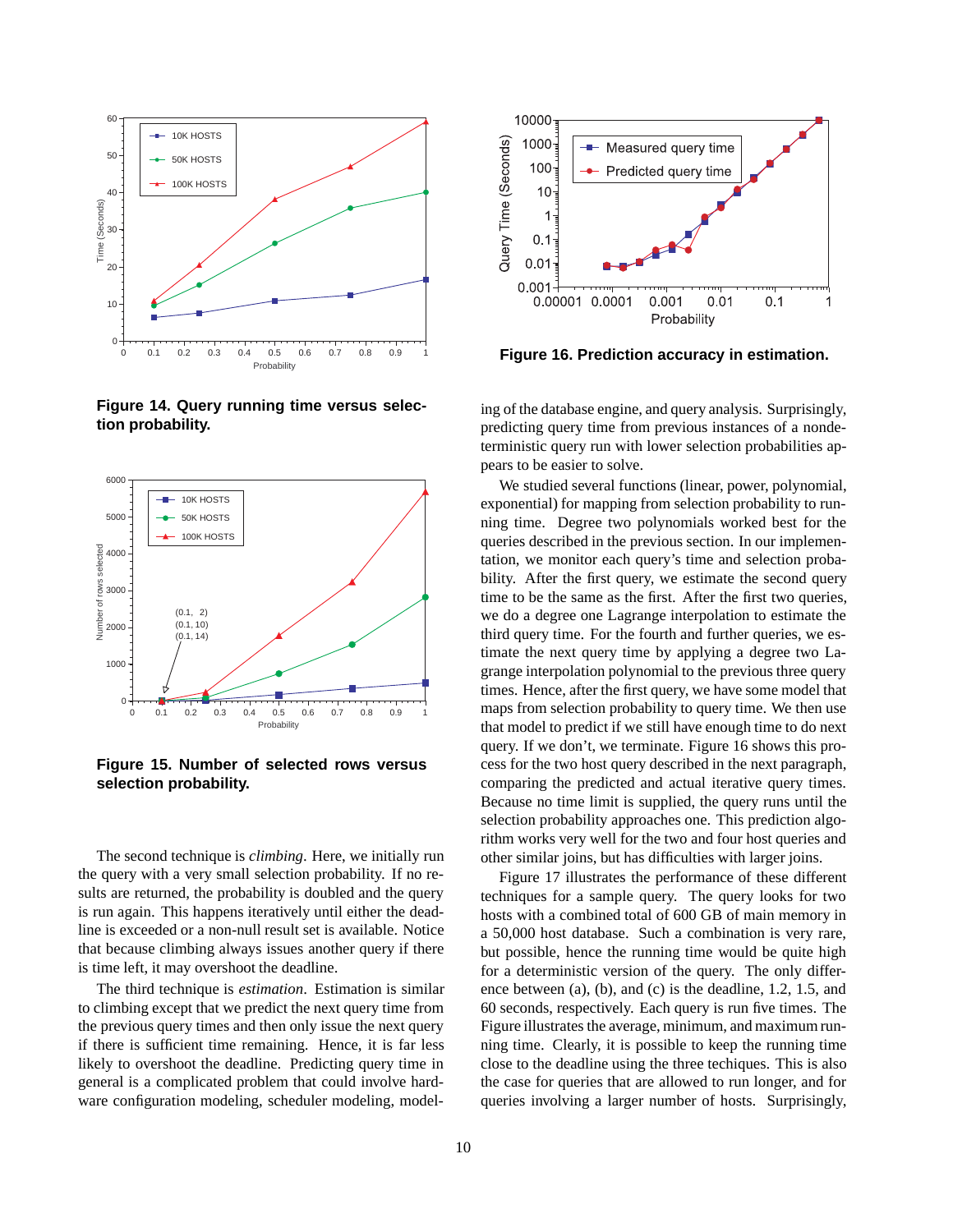

**Figure 17. Initial evaluation of techniques for time-bounding nondeterministic queries.**

hard-limiting can lead to missing the deadline by about 0.2 seconds in our system, and this delay is constant in all our experiments. This is largely because terminating a query process can be expensive. Estimation proves effective for four host queries, but has greater difficulty for eight host queries. Currently, we combine hard-limiting with estimation for eight-way and higher joins.

We are also considering a more complex technique in which we derive an analysis query from the user query. The analysis query essentially tests the distribution of significant attributes (e.g., the host memory for our examples) in the input tables, and then estimates the likelihood of these attributes coinciding, assuming that they are randomly distributed. The selection probability would then be set sufficiently higher than this number to insure that a row will be returned with high likelihood. The query would then be run until what is left of the time limit is past.

## **7 Conclusions**

We described the RGIS relational grid information service system, focusing on nondeterministic queries, the RGIS mechanism for limiting the running time of queries and their load on the RGIS server. Nondeterministic queries are implemented using a combination of query rewriting, schema extensions, indices, and randomness. No changes to the RDBMS are needed. We evaluated the performance of our implementation, populating our database with networks as large as five million hosts. The evaluation showed that a meaningful tradeoff between query processing time and result set size is possible using nondeterministic queries, and that we can use that tradeoff to keep query running time largely independent of query complexity. We then discussed three techniques that we use to time-bound nondeterministic queries and evaluated their performance.

The next major step for RGIS is the integration of the content delivery network scheme for loose replication of RGIS servers described in Section 3 and an evaluation of its effectiveness. We hope to have a release of RGIS available soon.

#### **References**

- [1] ADJIE-WINOTO, W., SCHWARTZ, E., BALAKRISHNAN, H., AND LILLEY, J. The design and implementation of an intentional naming system. In *Proceedings of the 17th ACM Symposium on Operating System Principles* (December 199).
- [2] ALBITZ, P., AND LIU, C. *DNS and BIND*. O'Reilly and Associates, Inc., Sebastopol, California, 1992.
- [3] BRIN, S., AND PAGE, L. The anatomy of a large-scale hypertextual Web search engine. *Computer Networks and ISDN Systems 30*, 1–7 (1998), 107–117.
- [4] CAREY, M., AND KOSSMANN, D. On saying "enough already!" in sql. In *ACM SIGMOD Conference* (1997).
- [5] CZAJKOWSKI, K., FITZGERALD, S., FOSTER, I., AND KESSELMAN, C. Grid information services for distributed resource sharing. In *Proceedings of HPDC 2001* (August 2001).